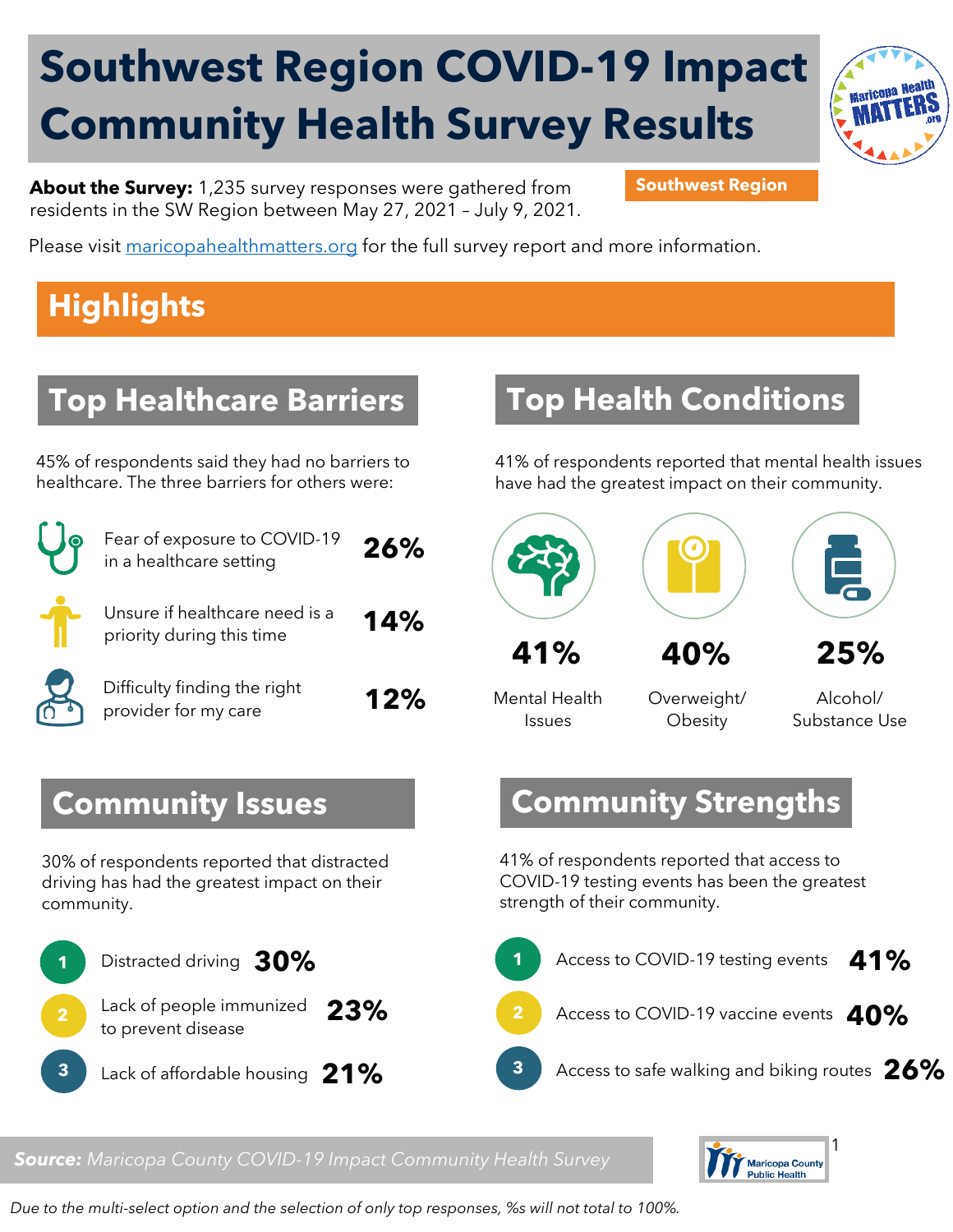## **Health Ratings**

## **Physical Health Mental Health**

Almost **1 in 4** respondents rated their current **physical health** as **worse** compared to their physical health prior to March of 2020.



Almost **1 in 3** of respondents rated their current **mental health** as **worse** compared to their mental health prior to March of 2020.



#### **Mental Health Care Access**

Over **1 in 3** respondents who sought services to address their mental health were **sometimes or never** able to get the mental health services they needed.



Almost **1 in 4** respondents stated **assistance with mental health issue, in-person school, and technology and internet service** would have improved overall mental and physical health of their family in the last year.



Top three areas for improvement:

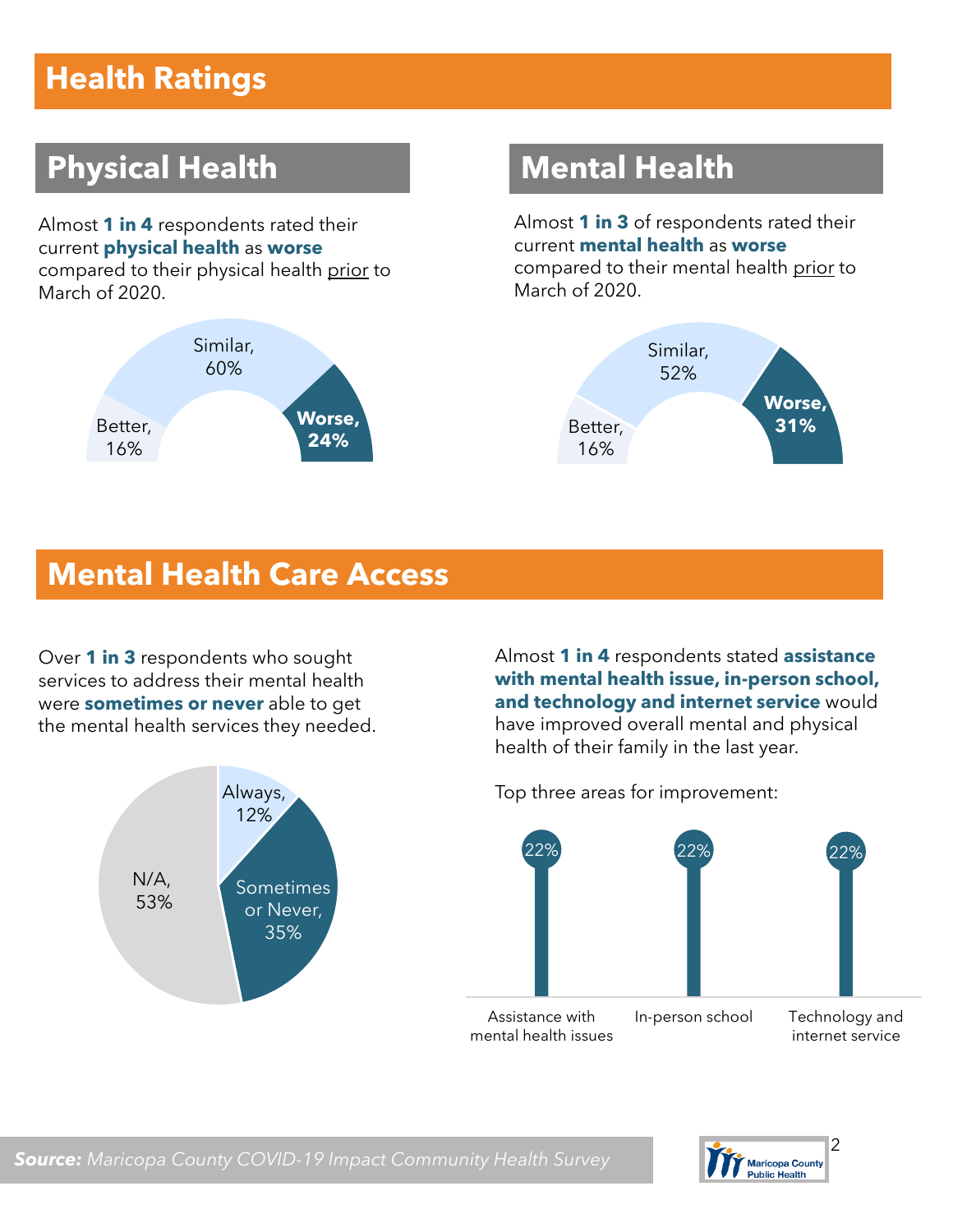#### **Income and Expenses**

**Half** of respondents stated that the stimulus check had a **strong/moderate impact** on their living expenses and access to healthcare.



**Since March of 2020**, how was your employment impacted due to the COVID-19 pandemic?



#### **27% of respondents indicated other topics:**

- Retired
- Increased work hours
- Unemployed
- Disability

*Source: Maricopa County COVID-19 Impact Community Health Survey*



*Due to the multi-select option and the selection of only top responses, %s will not total to 100%.*